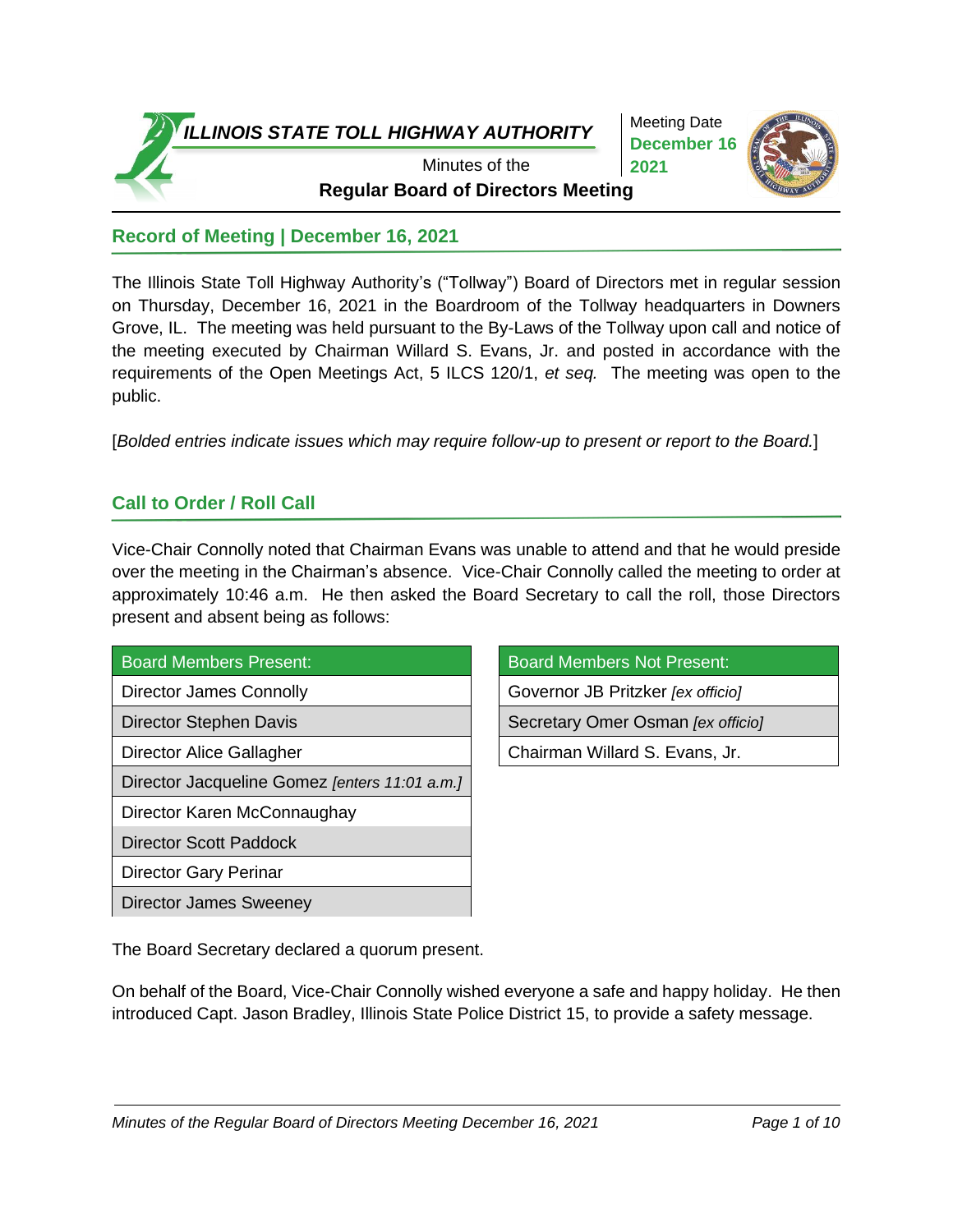

Meeting Date **December 16 2021**



**Regular Board of Directors Meeting** Minutes of the

## **Safety Message**

Captain Jason Bradley reported on the dangers of impaired driving. He stated that the Illinois State Police are aggressively enforcing impaired driving violations through directed enforcement details, such as roadside safety checkpoints and roving patrols.

Vice-Chair Connolly thanked Captain Bradley for the Safety Message and expressed his appreciation for the contributions of District 15.

[*Director Gomez entered the meeting at this time.*]

### **Public Comment**

Vice-Chair Connolly opened the floor for public comment. No public comment was offered.

### **Chairman's Items**

*Item 1: Approval of the Minutes of the Regular Board of Directors Meeting held November 18, 2021.*

Vice-Chair Connolly entertained a motion to approve **Chairman's Item 1**, the Minutes of the regular Board of Directors meeting held on November 18, 2021, as presented. Director McConnaughay made a motion to approve the Minutes, seconded by Director Sweeney. Vice-Chair Connolly asked that the roll be called on the motion, the vote of yeas and nays being as follows:

Yeas: Director McConnaughay, Director Sweeney, Director Davis, Director Gallagher, Director Gomez, Director Paddock, Director Perinar, Vice-Chair Connolly (8)

Nays: (0)

The motion PASSED.

*Item 2: Approval of the Minutes of the Executive Session of the Board of Directors Meeting held November 18, 2021.*

Vice-Chair Connolly stated that without objection, action on Chairman's Item 2, concerning the minutes of the closed meeting, will be deferred until a later meeting.

*Item 3: Committee Reports*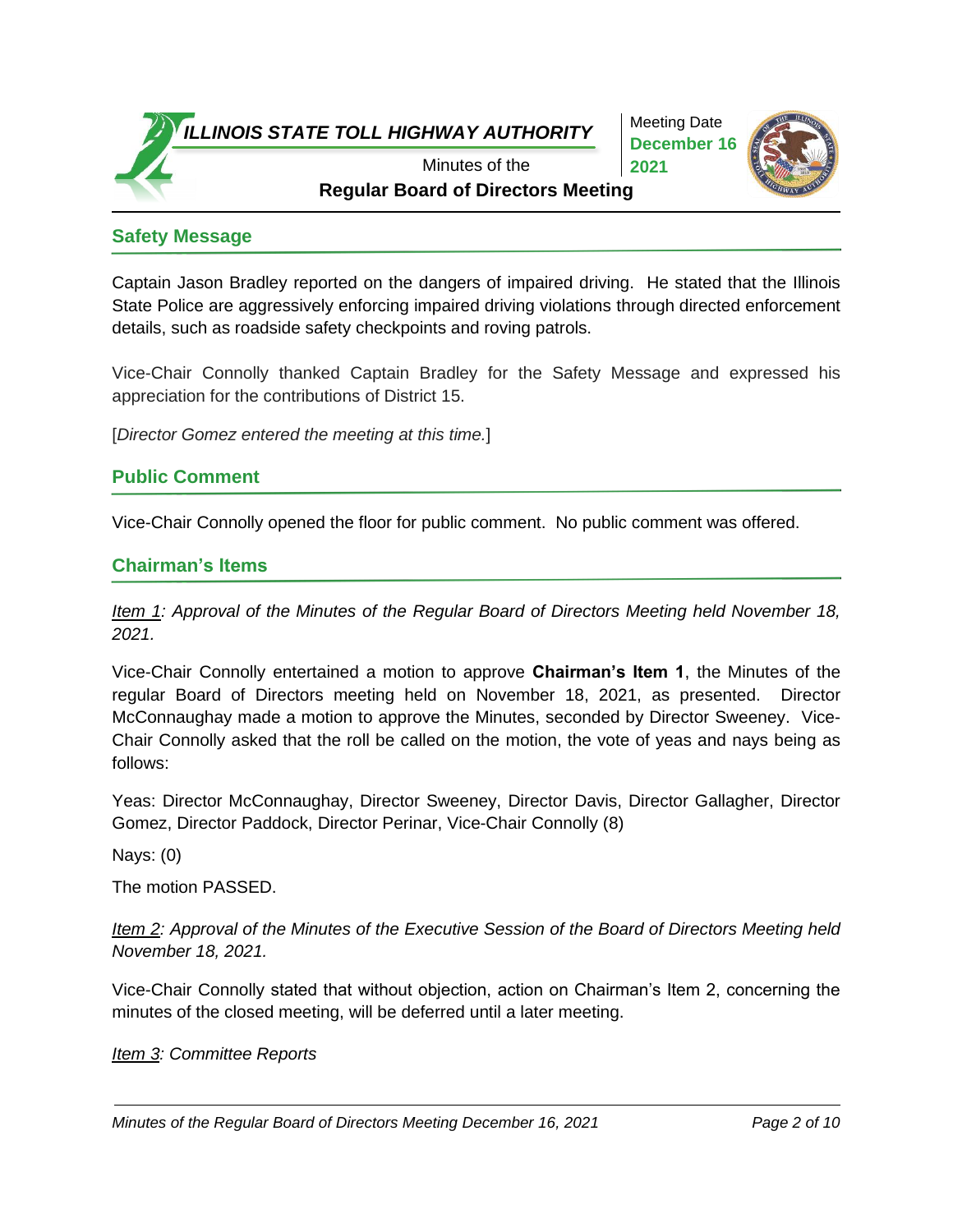Meeting Date **December 16 2021**



**Regular Board of Directors Meeting** Minutes of the

Vice-Chair Connolly dispensed with committee reports, noting that all Directors were present for the committee meetings.

*Item 4: Approval of the Schedule of 2022 Board and Committee Meetings.*

Vice-Chair Connolly entertained a motion to approve **Chairman's Item 4**, as presented. Director McConnaughay made a motion to approve this item, seconded by Director Sweeney. Vice-Chair Connolly asked that the roll be called on the motion, the vote of yeas and nays being as follows:

Yeas: Director McConnaughay, Director Sweeney, Director Davis, Director Gallagher, Director Gomez, Director Paddock, Director Perinar, Vice-Chair Connolly (8)

Nays: (0)

The motion PASSED.

### *Item 5: Approval of the 2022 Tollway Holiday Schedule*

Vice-Chair Connolly entertained a motion to approve **Chairman's Item 5**, as presented. Director McConnaughay made a motion to approve this item, seconded by Director Sweeney. Vice-Chair Connolly asked that the roll be called on the motion, the vote of yeas and nays being as follows:

Yeas: Director McConnaughay, Director Sweeney, Director Davis, Director Gallagher, Director Gomez, Director Paddock, Director Perinar, Vice-Chair Connolly (8)

Nays: (0)

The motion PASSED.

Having no further items, Vice-Chair Connolly turned the floor over to Executive Director José Alvarez.

## **Executive Director's Items**

Executive Director Alvarez reviewed agency highlights from 2021, including providing H.E.L.P. Truck assistance to almost 25,000 customers needing emergency roadside services, the launch of Pay By Plate service and expansion of the I-PASS Assist program to ensure access to I-PASS benefits for all working individuals and families.

Mr. Alvarez reported that in its 10th year, the Move Illinois capital program continues to deliver work on schedule and within budget, including advertising 51 new construction contracts in 2021. He highlighted the successes of the Tollway's technical assistance program and small business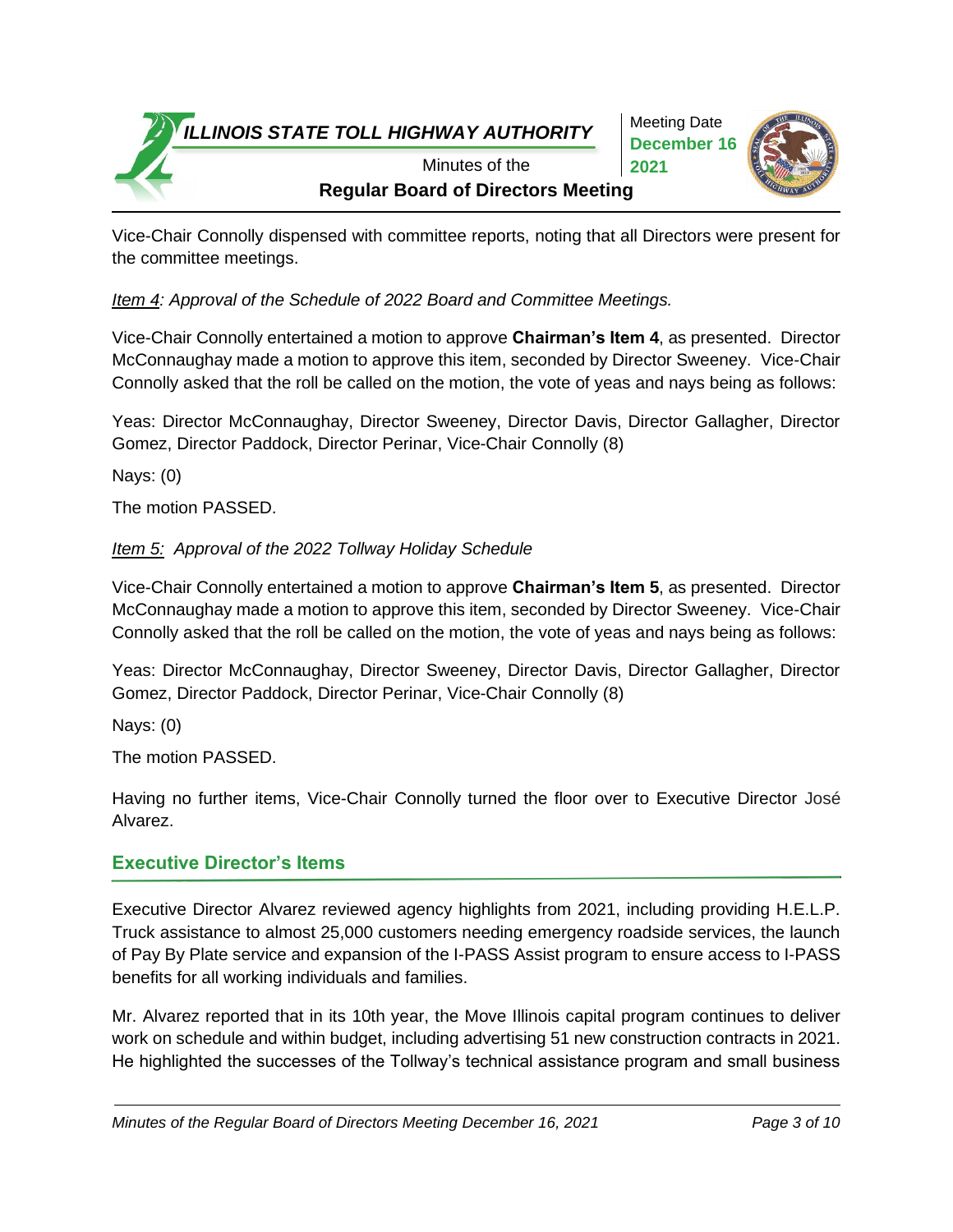Meeting Date **December 16 2021**



**Regular Board of Directors Meeting** Minutes of the

initiatives, noting that 80 percent of the contracts so far in 2021 have been unbundled or small business contracts.

Finally, Executive Director Alvarez stated that today's meeting agenda includes a request for approval of a balanced spending plan for fiscal year 2022, which demonstrates the Tollway's commitment to serving the transportation needs of Northern Illinois across the five roads that make up the 294-mile Tollway system.

Executive Director Alvarez, having no further items to report, returned the floor to Vice-Chair Connolly.

[*Director Gomez temporarily departed the meeting at this time.*]

## **Items for Consideration**

# **Finance**

*Item 1: Approval of the FY2022 Final Budget.*

Vice-Chair Connolly entertained a motion to approve **Financed Item 1**, as presented. Director McConnaughay made a motion to approve this item, seconded by Director Sweeney. Vice-Chair Connolly asked that the roll be called on the motion, the vote of yeas and nays being as follows:

Yeas: Director McConnaughay, Director Sweeney, Director Davis, Director Gallagher, Director Paddock, Director Perinar, Vice-Chair Connolly (7)

Nays: (0)

The motion PASSED.

[*Director Gomez re-entered the meeting at this time.*]

*Item 2: Award of Contract 21-0201 to ReliaStar Life Insurance Company for the Employee Life Insurance Benefit Program in an amount estimated at \$514,188.00 for a three-year period.* 

Vice-Chair Connolly entertained a motion to approve **Financed Item 2**, as presented. Director McConnaughay made a motion to approve this item, seconded by Director Sweeney. Vice-Chair Connolly asked that the roll be called on the motion, the vote of yeas and nays being as follows:

Yeas: Director McConnaughay, Director Sweeney, Director Davis, Director Gallagher, Director Gomez, Director Paddock, Director Perinar, Vice-Chair Connolly (8)

Nays: (0)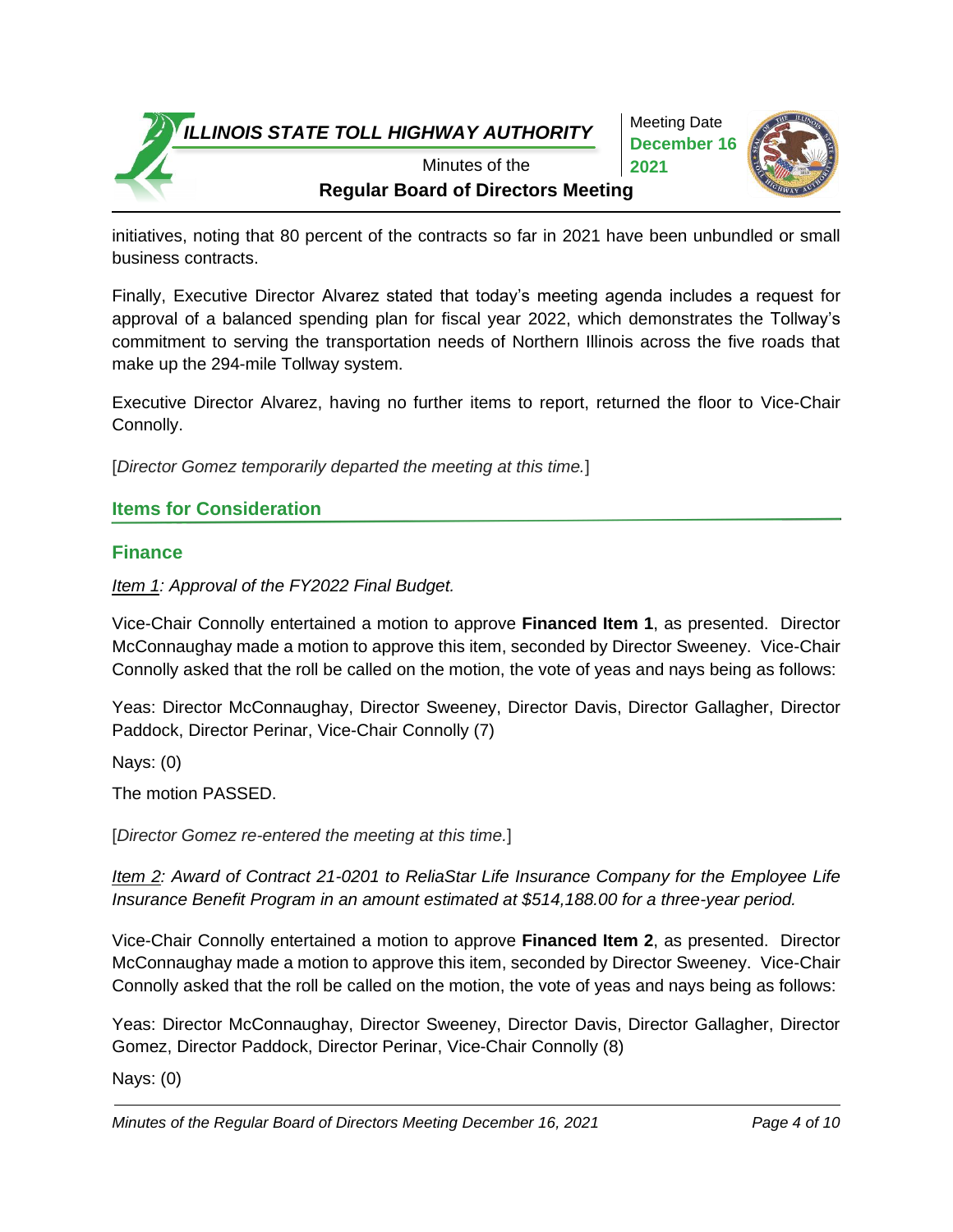Meeting Date **December 16 2021**



**Regular Board of Directors Meeting** Minutes of the

The motion PASSED.

## **Information Technology**

*Item 1 - Option A: Award of Contract 21-0180 to Presidio Networked Solutions Group LLC for the purchase of Maintenance and Support of Cisco Software and Hardware in an amount not to exceed \$2,973,270.80 (Cooperative Purchase).*

*Item 1 - Option B: Award of Contract 21-0180 to Presidio Networked Solutions Group LLC for the purchase of Maintenance and Support of Cisco Software and Hardware in an amount not to exceed \$2,948,776.18 (Order Against DoIT Master Contract).*

Vice-Chair Connolly entertained a motion to approve **Information Technology Item 1, Options A & B**, noting that the timing of the States' execution of a DoIT Master Contract will determine which award option proceeds. Director McConnaughay made a motion to approve this item, seconded by Director Sweeney. Vice-Chair Connolly asked that the roll be called on the motion, the vote of yeas and nays being as follows:

Yeas: Director McConnaughay, Director Sweeney, Director Davis, Director Gallagher, Director Gomez, Director Paddock, Director Perinar, Vice-Chair Connolly (8)

Nays: (0)

The motion PASSED.

### **Engineering**

*Item 1: Award of Contract I-21-4745 to Martinez Frogs, Inc. for Concrete Pipe Management on the Elgin O'Hare Western Access Tollway (I-490) from Mile Post 0.42 to Mile Post 0.62 in the amount of \$232,153.00.* 

*Item 2: Award of Contract I-21-4737 to Judlau Contracting, Inc. for Railroad Retaining Wall Construction on the Elgin O'Hare Western Access Tollway (I-490) between Mile Post 0.9 (Canadian Pacific Railway Bensenville Yard) and Mile Post 1.8 (Irving Park Road (IL 19)) in the amount of \$37,785,426.29. [Recusal: Director Davis]*

*Item 3: Award of Contract I-21-4598 to Martam Construction Inc. for Roadway Reconstruction and Bridge Rehabilitation on the Tri-State Tollway (I-294) between Mile Post 27.4 and Mile Post 28.2 (Ogden Avenue) in the amount of \$4,107,792.29. [Recusal: Director Davis]*

*Item 4: Award of Contract RR-20-4342R to Foundation Mechanics, LLC for Ramp Queue Detection, Systemwide in the amount of \$1,836,499.70. [Recusal: Director Davis]*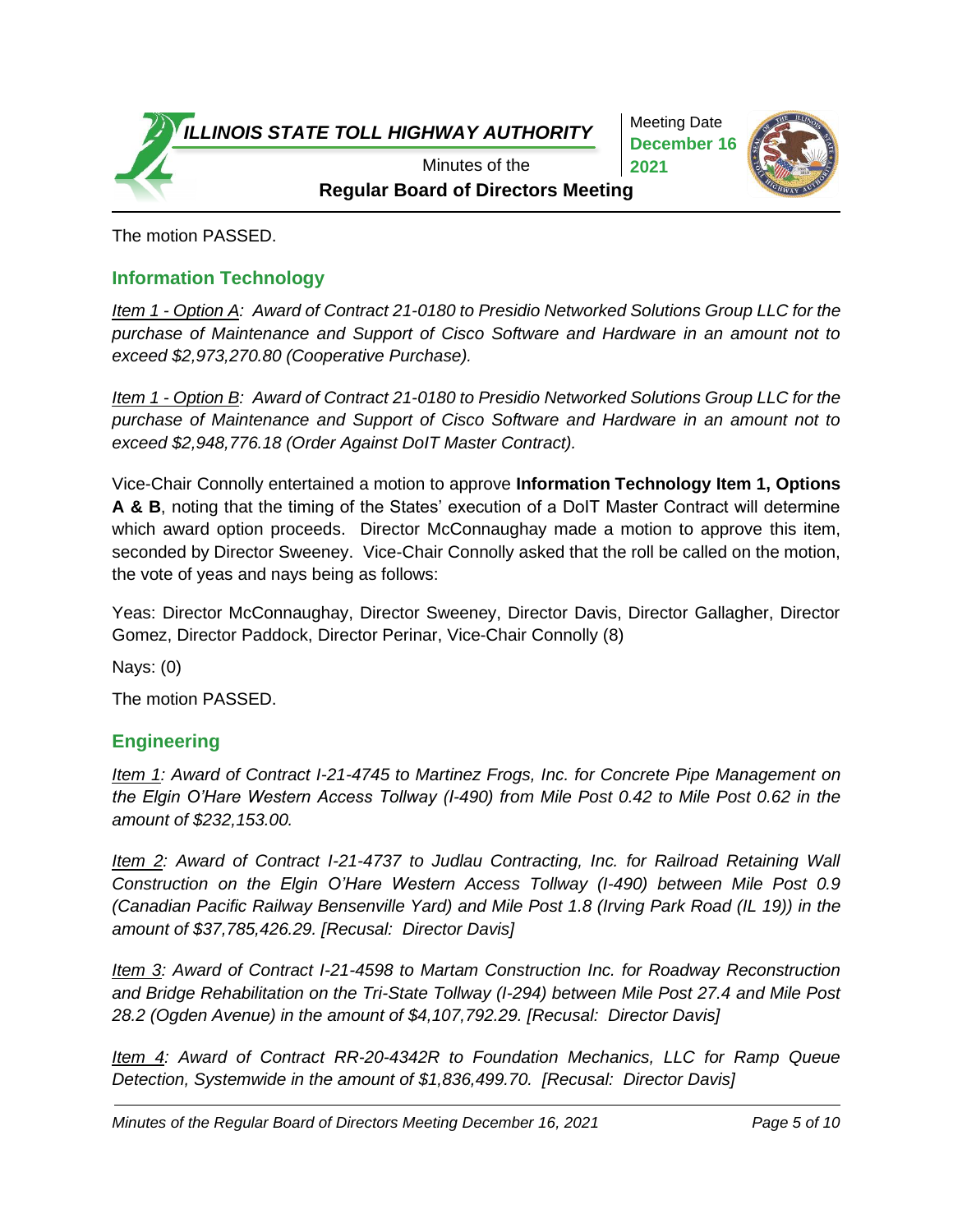Meeting Date **December 16 2021**



**Regular Board of Directors Meeting** Minutes of the

*Item 5: Award of Contract RR-21-4591to Aldridge Electric, Inc. for Systemwide Sign Structure and Dynamic Message Sign Improvements on the Reagan Memorial Tollway (I-88) at Mile Post 78.6 (I-39); Veterans Memorial Tollway (I-355) at Mile Post 21.8 and Mile Post 25.4; Jane Addams Memorial Tollway (I-90) from Mile Post 36.0 to Mile Post 36.4 (IL 23) and Mile Post 46.9 (IL 47) and Mile Post 78.45 in the amount of \$2,858,552.91. [Recusal: Director Davis]*

*Item 6: Acceptance of Proposal from Ciorba Group/Peralte-Clark, LLC on Contract I-21-4733 for Design Engineering Services, Elgin O'Hare Western Access (I-490) – York Road in an amount not to exceed \$2,270,092,83.*

*Item 7: Award of Contract 21-0142 to Cicero Mfg. & Supply Co. Inc. for the purchase of Traffic Control Channelizers in an amount not to exceed \$190,770.00 for an initial term of three years and a possible three-year renewal term in an amount not to exceed \$209,842.50 (Tollway Invitation for Bid).*

Vice-Chair Connolly stated that Director Davis indicated in advance his wish to recuse himself on Engineering Items 2, 3, 4 and 5 and requested that these items be taken first as a group.

Vice-Chair Connolly entertained a motion to consolidate for consideration and action Engineering Items 2 thru 5. Director McConnaughay made a motion to consolidate these items, seconded by Director Sweeney. Vice-Chair Connolly asked that the roll be called on the motion, the vote of yeas and nays being as follows:

Yeas: Director McConnaughay, Director Sweeney, Director Gallagher, Director Gomez, Director Paddock, Director Perinar, Vice-Chair Connolly (7)

Nays: (0)

Recusals: Director Davis (1)

The motion PASSED.

The motion to consolidate these items having carried, Vice-Chair Connolly entertained a motion to approve **Engineering Items 2 thru 5.** Director McConnaughay made a motion to approve these items, seconded by Director Sweeney. Vice-Chair Connolly asked that the roll be called on the motion, the vote of yeas and nays being as follows:

Yeas: Director McConnaughay, Director Sweeney, Director Gallagher, Director Gomez, Director Paddock, Director Perinar, Vice-Chair Connolly (7)

Nays: (0)

Recusals: Director Davis (1)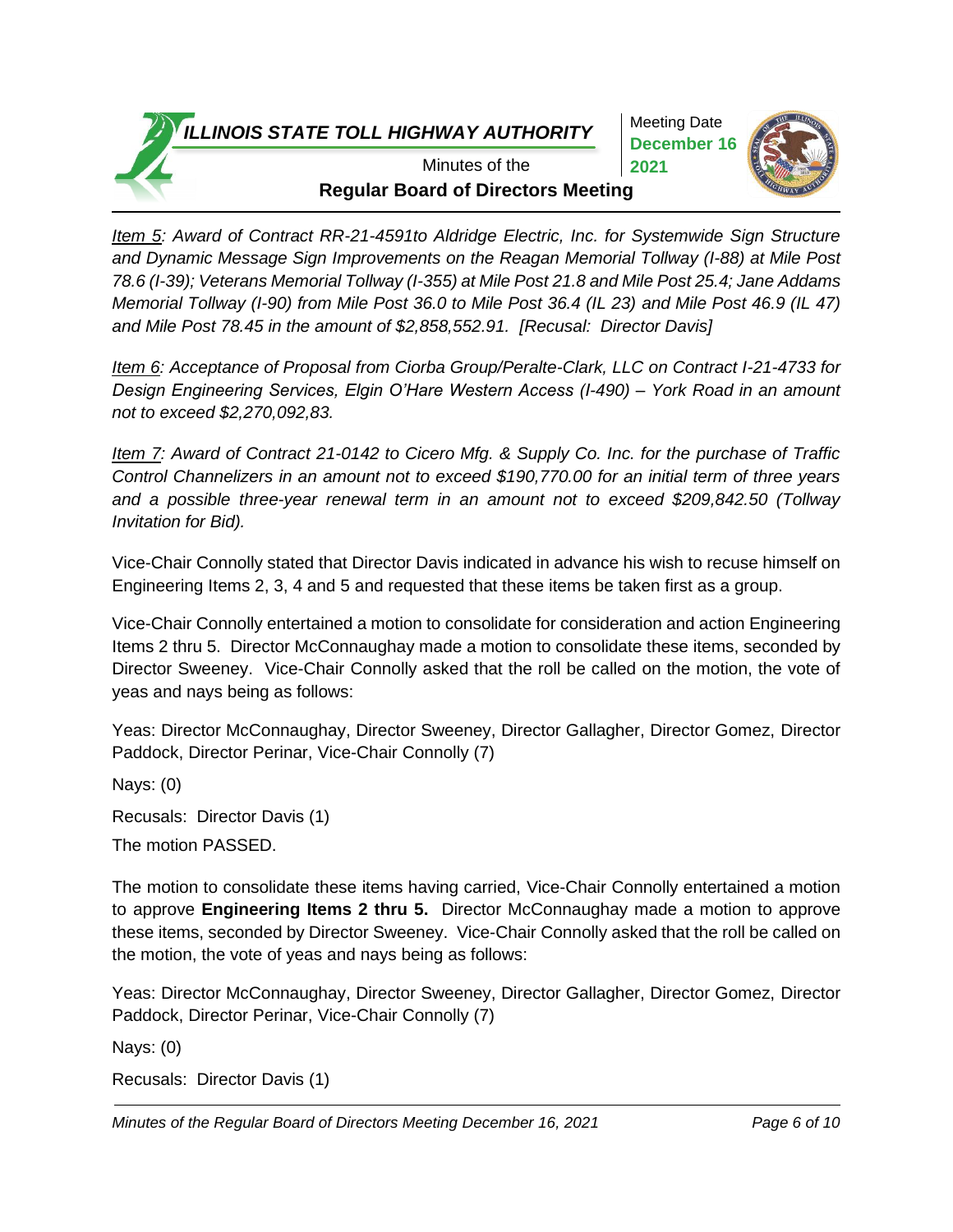Meeting Date **December 16 2021**



**Regular Board of Directors Meeting** Minutes of the

The motion PASSED.

Vice-Chair Connolly entertained a motion to consolidate for consideration and action Engineering Items 1, 6 and 7. Director McConnaughay made a motion to consolidate these items, seconded by Director Sweeney. Vice-Chair Connolly asked that the roll be called on the motion, the vote of yeas and nays being as follows:

Yeas: Director McConnaughay, Director Sweeney, Director Davis, Director Gallagher, Director Gomez, Director Paddock, Director Perinar, Vice-Chair Connolly (8)

Nays: (0)

The motion PASSED.

The motion to consolidate these items having carried, Vice-Chair Connolly entertained a motion to approve **Engineering Items 1, 6 and 7.** Director McConnaughay made a motion to approve these items, seconded by Director Sweeney. Vice-Chair Connolly asked that the roll be called on the motion, the vote of yeas and nays being as follows:

Yeas: Director McConnaughay, Director Sweeney, Director Davis, Director Gallagher, Director Gomez, Director Paddock, Director Perinar, Vice-Chair Connolly (8)

Nays: (0)

### **Legal**

Vice-Chair Connolly stated that without objection, action on Legal Item 1 will be deferred until after consideration in Executive Session.

*Item 1: Authorization to Enter into Litigation Settlement Agreement – Tollway Parcel WA-3D-12- 003. Cost to Tollway: As discussed in Executive Session.*

### **Business Systems**

Vice-Chair Connolly then called on Deputy Chief of Business Systems, Mike Catolico, to present Business Systems Item 1:

*Item 1: Award of Contract 21-0167 to Electronic Transaction Consultants Corporation for the purchase of Toll Revenue Management and Maintenance Program Services in an amount not to exceed \$5,500,000.00 (Tollway Sole Source).*

Upon conclusion of the item presentation, Vice-Chair Connolly entertained a motion to approve **Business Systems Item 1**, as presented. Director McConnaughay made a motion to approve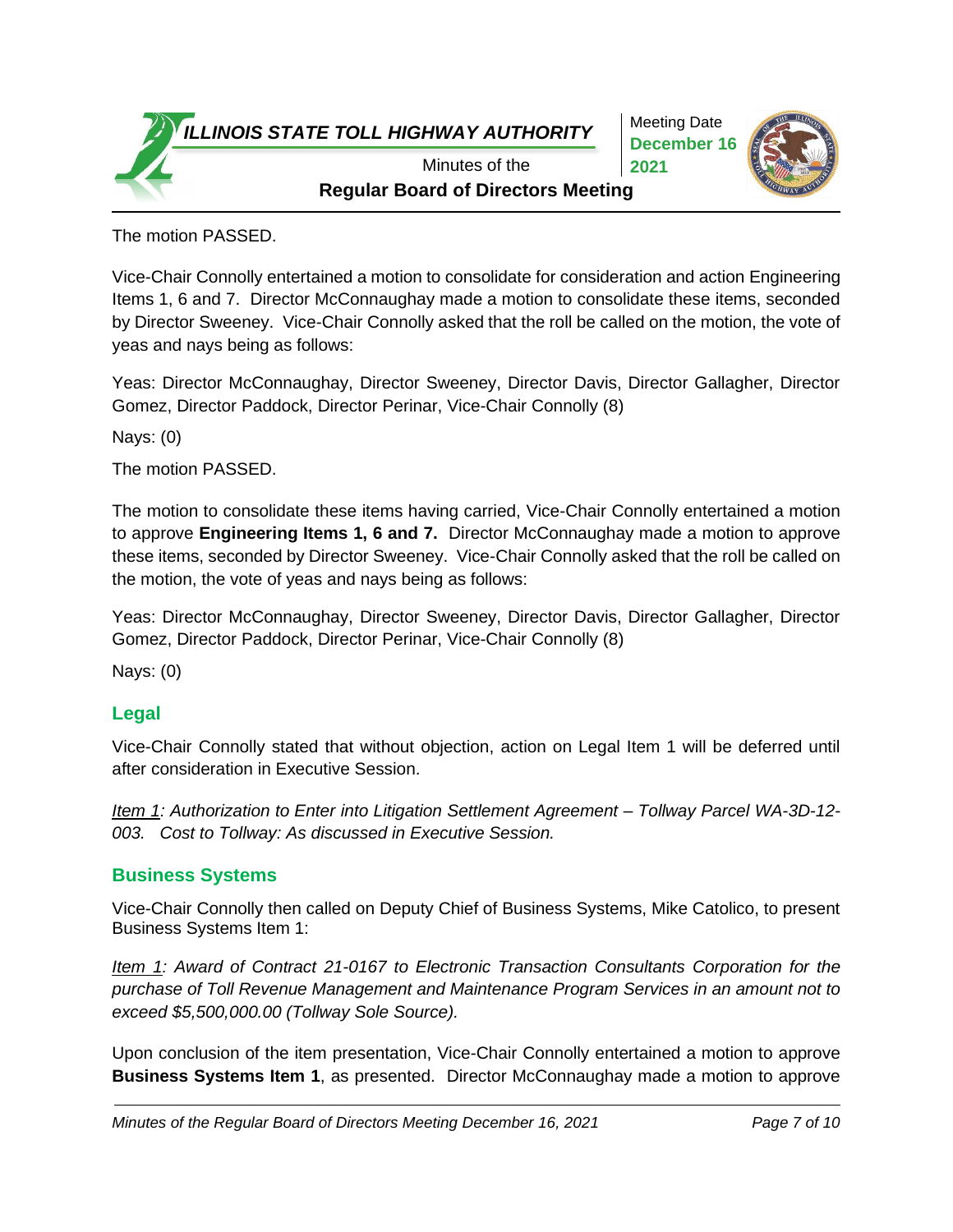Meeting Date **December 16 2021**



**Regular Board of Directors Meeting** Minutes of the

this item, seconded by Director Sweeney. Vice-Chair Connolly asked that the roll be called on the motion, the vote of yeas and nays being as follows:

Yeas: Director McConnaughay, Director Sweeney, Director Davis, Director Gallagher, Director Gomez, Director Paddock, Director Perinar, Vice-Chair Connolly (8)

Nays: (0)

The motion PASSED.

## **Internal Audit**

*Item 1: Approval of the Two-Year Internal Audit Plan.*

Vice-Chair Connolly entertained a motion to approve **Internal Audit Item 1**, as presented. Director McConnaughay made a motion to approve this item, seconded by Director Sweeney. Vice-Chair Connolly asked that the roll be called on the motion, the vote of yeas and nays being as follows:

Yeas: Director McConnaughay, Director Sweeney, Director Davis, Director Gallagher, Director Gomez, Director Paddock, Director Perinar, Vice-Chair Connolly (8)

Nays: (0)

The motion PASSED.

*Item 2: Award of Contract 21-0203 to Baker Tilly Virchow Krause, LLP for the purchase of Internal Auditing Services in an amount not to exceed \$3,068,850.00 (Order Against CMS Master Contract).*

Vice-Chair Connolly entertained a motion to approve **Internal Audit Item 2**, as presented. Director McConnaughay made a motion to approve this item, seconded by Director Sweeney. Vice-Chair Connolly asked that the roll be called on the motion, the vote of yeas and nays being as follows:

Yeas: Director McConnaughay, Director Sweeney, Director Davis, Director Gallagher, Director Gomez, Director Paddock, Director Perinar, Vice-Chair Connolly (8)

Nays: (0)

The motion PASSED.

## **Executive Session**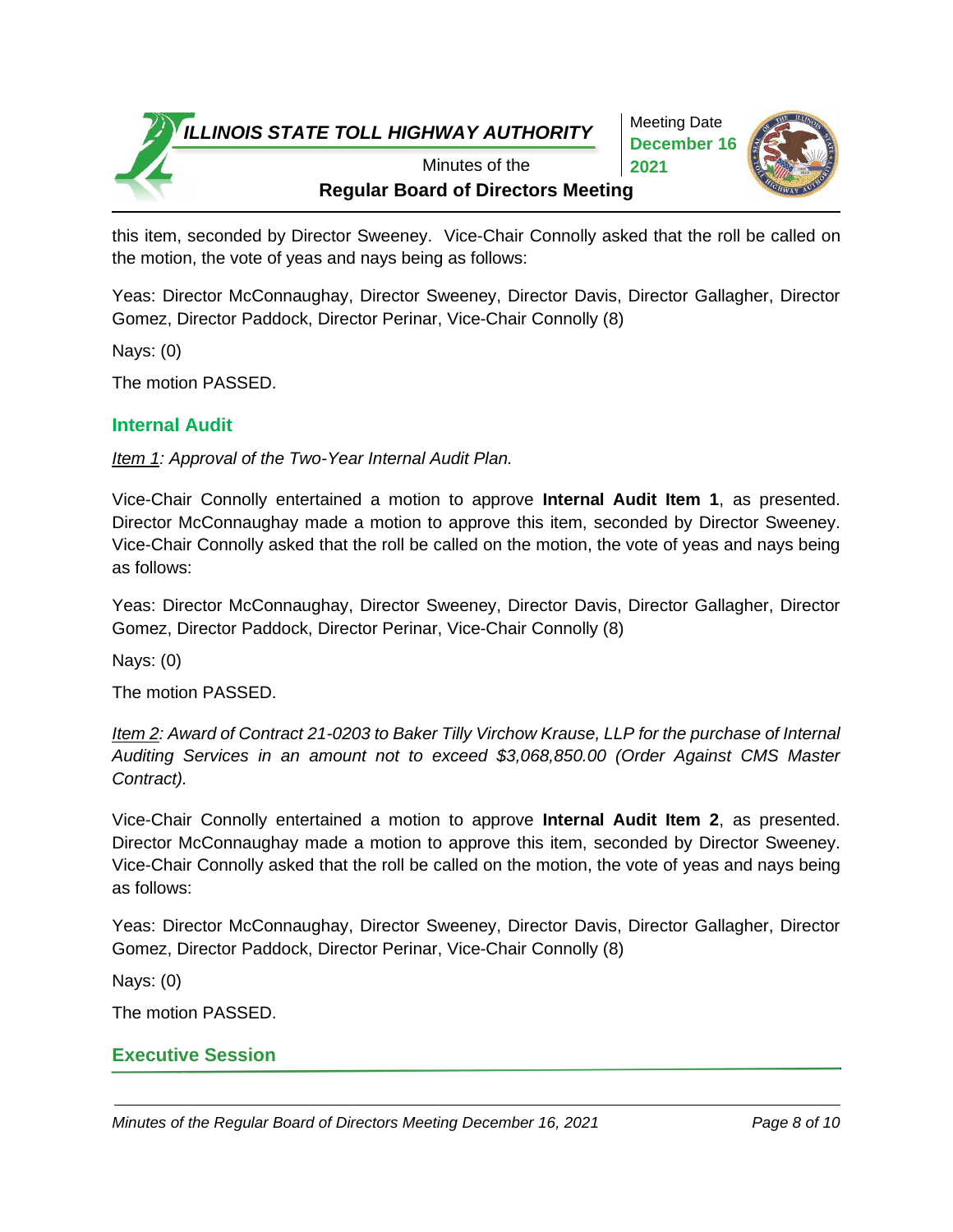Meeting Date **December 16 2021**



**Regular Board of Directors Meeting** Minutes of the

Vice-Chair Connolly called for a motion to enter into Executive Session pursuant to exceptions provided in *Sections 2(c)1, 11, 21 and 29 of the Open Meetings Act, 5 ILCS 120/2(c)1, 11, 21 and 29* to consider Tollway matters related to personnel, probable or pending litigation, the minutes of closed meetings and internal audit controls. Director McConnaughay made a motion, pursuant to the sections specified, to enter Executive Session, seconded by Director Sweeney. Vice-Chair Connolly asked that the roll be called on the motion, the vote of yeas and nays being as follows:

Yeas: Director McConnaughay, Director Sweeney, Director Davis, Director Gallagher, Director Gomez, Director Paddock, Director Perinar, Vice-Chair Connolly (8)

Nays: (0)

The motion PASSED.

At approximately 11:21 a.m., the Board entered into Executive Session.

# **Return from Executive Session and Action** (if any)

| <b>Board Members Present:</b>  | <b>Board Members Not Present:</b> |
|--------------------------------|-----------------------------------|
| <b>Director James Connolly</b> | Governor JB Pritzker [ex officio] |
| Director Stephen Davis         | Secretary Omer Osman [ex officio] |
| Director Alice Gallagher       | Chairman Willard S. Evans, Jr.    |
| Director Jacqueline Gomez      |                                   |
| Director Karen McConnaughay    |                                   |
| Director Scott Paddock         |                                   |
| Director Gary Perinar          |                                   |
| Director James Sweeney         |                                   |
|                                |                                   |

| <b>Board Members Not Present:</b> |
|-----------------------------------|
| Governor JB Pritzker [ex officio] |
| Secretary Omer Osman [ex officio] |
| Chairman Willard S. Evans, Jr.    |

At approximately 12:50 p.m., the Board re-entered the public session of the Meeting.

*Legal Item 1: Authorization to Enter into Litigation Settlement Agreement – Tollway Parcel WA-3D-12-003. Cost to Tollway: As discussed in Executive Session.*

Vice-Chair Connolly entertained a motion to approve **Legal Item 1**, as presented. Director McConnaughay made a motion to approve this item, seconded by Director Sweeney. Vice-Chair Connolly asked that the roll be called on the motion, the vote of yeas and nays being as follows: